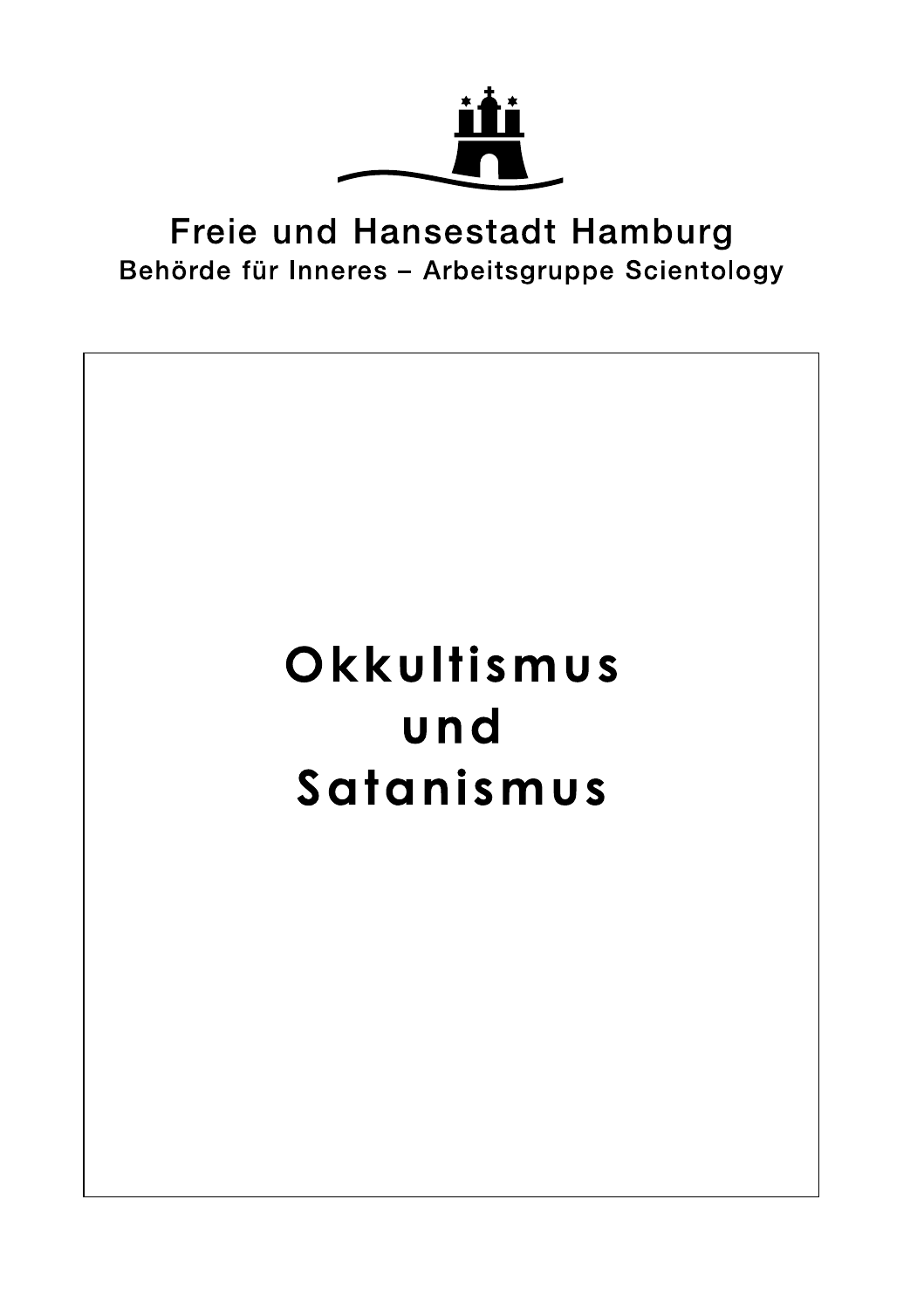## Vorwort

Es vergeht in der heutigen Zeit kaum eine Woche, in der nicht in den Medien über okkulte Praktiken oder Phänomene berichtet wird. Medienwirksam aufbereitet erreichen okkulte "Botschaften" viele Menschen. Auf diese Weise dürften den kommerziellen Heilbringern auf diesem Felde manche neue Kunden zugeführt werden. Denn die Fragen: "Was sind okkulte Praktiken oder was ist eigentlich Okkultismus?" finden selten eine klare Antwort unter befragten Bürgerinnen und Bürgern.

Gleiches gilt für den Begriff Satanismus. Auch hier finden sich - häufig sensationsbetonte – Medienberichte über sog. schwarze Messen und Ähnliches. Was aber versteht man unter Satanismus? Wo sind die Abgrenzungen zum Okkultismus? Gibt es diese Abgrenzung überhaupt? Und für Okkultes und Satanistisches gleichermaßen gilt: Wann werden Ideologie und Praxis gefährlich für unsere Gesellschaft? Wie können sich Einzelpersonen schützen? Wann ist der Staat gefordert?

Eine wesentliche Aufgabe des Staates ist, sachliche Aufklärung zu leisten. Damit werden Menschen in die Lage versetzt, mit auftretenden Phänomen, die diesen Bereichen zuzuordnen sind, im Alltag besser umzugehen. Die vorliegende Broschüre soll daher einer breiten Öffentlichkeit zugänglich gemacht werden. Damit nimmt die Behörde für Inneres die Aufgabe der Aufklärung auf einem Gebiet wahr, für das die in der Behörde für Inneres eingerichtete Arbeitsgruppe Scientology im Frühjahr 2001 endgültig die ministerielle Zuständigkeit übernommen hat, nämlich auf dem Gebiet des erzieherischen Jugendschutzes hinsichtlich der von sog, neuen religiösen und ideologischen Gemeinschaften und Psychogruppen ausgehenden Gefahren.

Auch bei Jugendlichen wird ein kontinuierlich ansteigendes Interesse an okkulten und satanistischen Praktiken angenommen. Allerdings muss Aufklärung darüber auch bei Eltern, Lehrern und allen anderen Erwachsenen beginnen. Die Behörde für Inneres möchte mit dieser Veröffentlichung die Kenntnis über das Thema Okkultismus vertiefen und zur Diskussion darüber anregen sowie darüber aufklären, was sich hinter dem Begriff Satanismus verbergen kann, welche Gruppierungen dazuzurechnen sind und welche Symbole eindeutig auf satanistische Zusammenhänge hinweisen.

Der Broschüre wünsche ich viele interessierte Leserinnen und Leser.

Ursula Caberta Leiterin der Arbeitsgruppe Scientology bei der Behörde für Inneres in Hamburg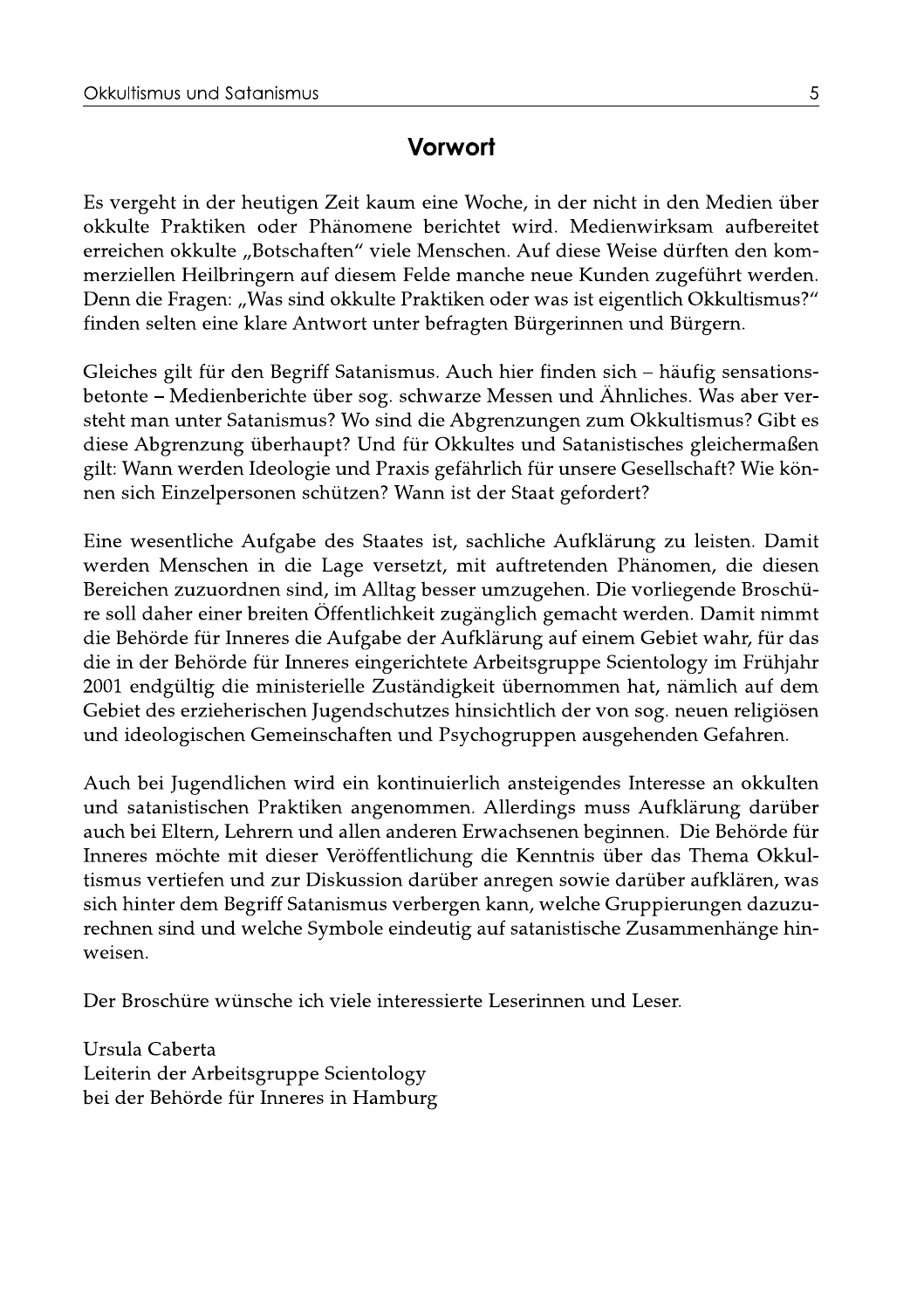zugesprochen wird, dabei werden alte überlieferte Methoden (wie Kräuterheilkunde und Besprechen) als auch aus der Religionsgeschichte bekannte Verfahren (wie Handauflegen, Traumdeutung, Exorzismus, Schamanismus) und schließlich neueste Erfindungen des Okkultismus (Kirlianphotographie der Aura etc.) herangezogen und in der Regel irgendwie miteinander verbunden. Eine kurze zusammenfassende Darstellung ist deshalb nur schematisch möglich. Hinzu kommt, daß die esoterischen Therapeuten wechselnde Erklärungen der Wirksamkeit ihrer Behandlungen anbieten, die den Erwartungen und Orientierungen ihrer Kunden entsprechen.

1. Geistheiler Es gibt zum einen Heiler, die mit Hilfe eines oder mehrerer Geister oder unter Berufung auf einen Gott einen göttlichen "Heilstrom" anbieten. Dazu gehört z.B. das Verfahren von Bruno Gröning und seinen Nachfolgern. B. Gröning hat gelehrt, daß "unser Herrgott der größte Arzt ist für alle Menschen. Wer das glaubt, kann den Heilstrom empfangen".<sup>29</sup> Gröning wird von seinen Anhängern ein Geist zugeschrieben, der ihm überdurchschnittliche Fähigkeiten verleihe: "Der Kraftstrom fließt ihm unmittelbar aus dem unerschöpflichen Lebensreservoir zu, so daß bei einer auch noch so großen und andauernden Ausstrahlung desselben niemals eine Schwächung oder ein Versiegen einritt".<sup>30</sup> Um Heilung zu erlangen, muß man sich in gelöster Körperhaltung hinsetzen, Arme und Beine nicht überkreuzen, dabei beide Hände mit den Handflächen nach oben locker auf beide Oberschenkel legen; dann kann man den Heilstrom empfangen. Dieser Heilstrom werde den Hilfesuchenden von geistiger Seite aus übertragen. "Die Krankheitsursache, die in Störungen, Lähmungen oder sonstigen Hemmungen des Gesundheitsrhythmus liegen, werden dadurch beseitigt."31

2. Reiki In den letzten Jahrzehnten wird Reiki (jap. Universelle Lebensenergie) angeboten. Dieses Heil- und Initiationsverfahren ist aus Japan nach Europa gekommen. Es geht auf den 1929 verstorbenen christlichen Lehrer Mikao Usui aus Kyoto zurück. Usui suchte nach den Energien, mit denen Christus nach den Berichten des Neuen Testamentes geheilt habe. Nach wochenlangem Fasten wurde ihm das Reiki offenbart. Reiki sei eine Energie, die von den Händen des Meisters und Therapeuten auf den Patienten oder die Schüler übertragen werde. Dadurch würden die als Zeichen von "Unordnung" angesehenen Krankheiten festgestellt und eine "Harmonie mit sich selbst und den grundlegenden Kräften des Universums" herbeigeführt.<sup>32</sup> Reiki dient allerdings nicht nur der Heilung von Krankheiten, sondern sei auch ein "praktischer Weg zur Erleuchtung". Man kann Reiki schulmäßig in Kursen bei Bezahlung beträchtlicher Summen erlernen. In einer Ausbildung in mehreren Stufen (3 bis 7) erhält man die "Kraft" des Reiki übertragen und kann sie, wenn man selber Meister geworden ist, auch an Schüler übertragen. Die verschiedenen, miteinander konkur-

<sup>&</sup>lt;sup>29</sup> Flugblatt zur Esoterik-Messe Stuttgart 19. bis 21. 3 1993.

<sup>30</sup> Peter Riekhoff: B. Gröning Freundeskreis o. J. o.O.

<sup>31</sup> P. Riekhoff: B. Gröning Freundeskreis, o.J. o. O. S. 2. Vgl. auch: "Hilfe und Heilung auf geistigem Wege durch die Lehre B. Grönings, Grete Häusler Verlag, 02434/3355.

<sup>32</sup> Vgl. B. J. Baginski / S. Sharamon: Reiki - universelle Lebensenergie, Essen 1985, Vorwort. Vgl. auch A.I.R.A.: Das offizielle Reiki Handbuch 1985.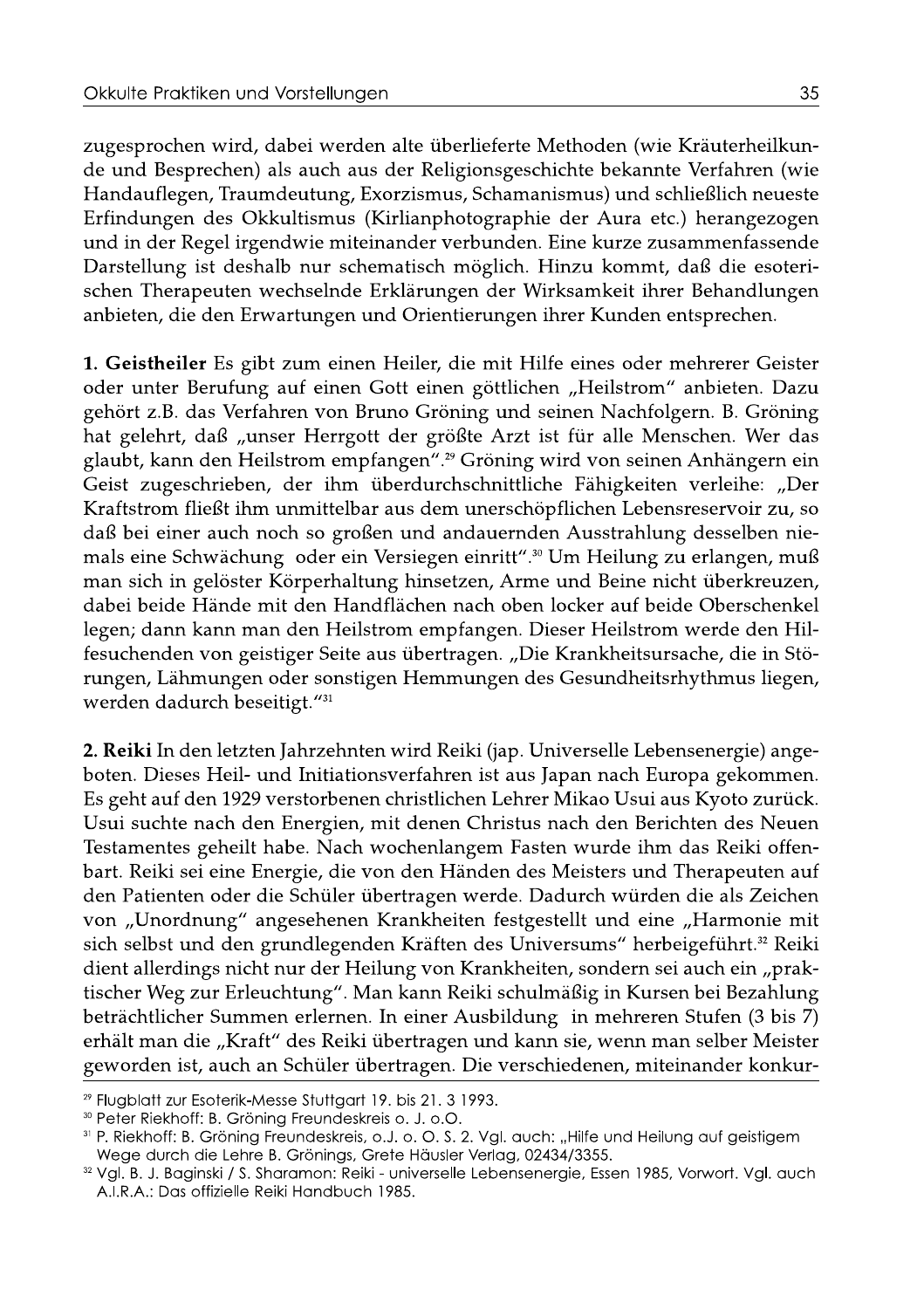rierenden Reiki-Schulen<sup>33</sup> führen den Besitz der Reiki-Kraft auf Usui zurück, nur wer eine direkte Linie zu diesem Meister herstellen könne, habe die Kraft zu heilen und den Weg zur Erleuchtung. Obwohl Reiki sich auf Christus beruft, spielen in seinen Vorstellungen Lehren eine Rolle, die eher den asiatischen Religionen entstammen.

3. Schamanistische Séancen werden heute ebenfalls nicht nur zum Heilen, sondern noch häufiger angeboten, um die normale Alltagswelt zu überschreiten und in "außergewöhnliche Bewußtseinszustände" und "andere Realitäten" einzutreten. Schamanen waren ursprünglich Spezialpriester bei den sibirischen Völkern (z.B. Tungusen und Buriaten). Schamanen wurden gerufen bei Krankheit, schwerer Geburt, Jagdunglück und anderen außergewöhnlichen Ereignissen.

In Sibirien war der Schamanismus mit einer bestimmten Krankheitstheorie verbunden. Nach dieser wird ein Mensch krank, weil im Schlaf eine seiner drei Seelen aus dem Körper austreten und Wanderungen in die Welt der Geister unternehmen kann. Wird nun diese Seele auf einer solchen Trancereise von einem Geist oder durch andere Umstände behindert, so verursacht dies für den zurückgebliebenen Körper und die anderen beiden Seelenteile eine Krankheit. Der zum Kranken gerufene Schamane versetzt sich mit Hilfe von Trommelschlägen, bisweilen auch Spiegeln und anderen Mitteln in Trance, eilt der verlorenen Seele in den Geisterreichen nach, befreit sie und bringt sie zurück. Gelegentlich muß er auf dieser Trance-Seelen-Reise auch mit den Geistern kämpfen. Ebenso kann er in den anderen Welten Auskünfte über die Ursachen von Hungersnot, Jagdmißerfolg und anderen außergewöhnlichen Ereignissen erhalten und nach seiner Rückkehr für Abhilfe sorgen. Bei der Initiation soll der zukünftige Schamane lernen, seine Trancezustände zu steuern, Hilfsgeister zu gewinnen, die anderen, ihn bedrängenden Geister zu beherrschen und seine Fähigkeiten des Umgangs mit der Geisterwelt für seine Klienten und seine soziale Gruppe einzusetzen.<sup>34</sup>

In der ethnologischen und religionswissenschaftlichen Literatur wurde der Begriff Schamane auf religiöse Spezialisten auch anderer Stammesgesellschaften vor allem Nordamerikas übertragen und verallgemeinert, dabei werden die spezifischen Merkmale des sibirischen Schamanismus z.T. vernachlässigt und andere Vorstellungen, die der Religionshistoriker M. Eliade (1907-86) seiner Konstruktion der Religionsgeschichte heranzieht, herausgehoben.<sup>35</sup>

<sup>33</sup> Es läßt sich nicht ganz entscheiden, was von den Berichten über Usui Legenden sind. Sein erster Nachfolger war Chujiro Hayaschi, seine zweite Hawayo Takata, danach kam es zu einer Spaltung und der Gründung der Reiki-Alliance und der American International Reiki Association.

<sup>&</sup>lt;sup>34</sup> Zum Schamanismus vgl.: A. Friedrich und G. Budruss: Schamanengeschichten aus Sibirien, München 1955 (Berlin 1987); S. M. Sirokogorov: Versuch einer Erforschung der Grundlagen des Schamanismus bei den Tungusen (1919), in: Baessler Archiv Bd. 18, S. 41-98, 1935; M. A. Caplicka: Aboriginal Sibiria, Oxford 1914; G. Sanschejew: Weltanschauung und Schamanismus der Alaren-Burjaten, in: Anthropos Bd. 22 und 23, 1927-28; A. L. Siikala: The Rite Technique of the Sibirian Shaman, Helsinki 1978.

<sup>&</sup>lt;sup>35</sup> Vgl. M. Eliade: Schamanismus und archaische Ekstasetechnik, Zürich 1957 (und viele Neuauflagen)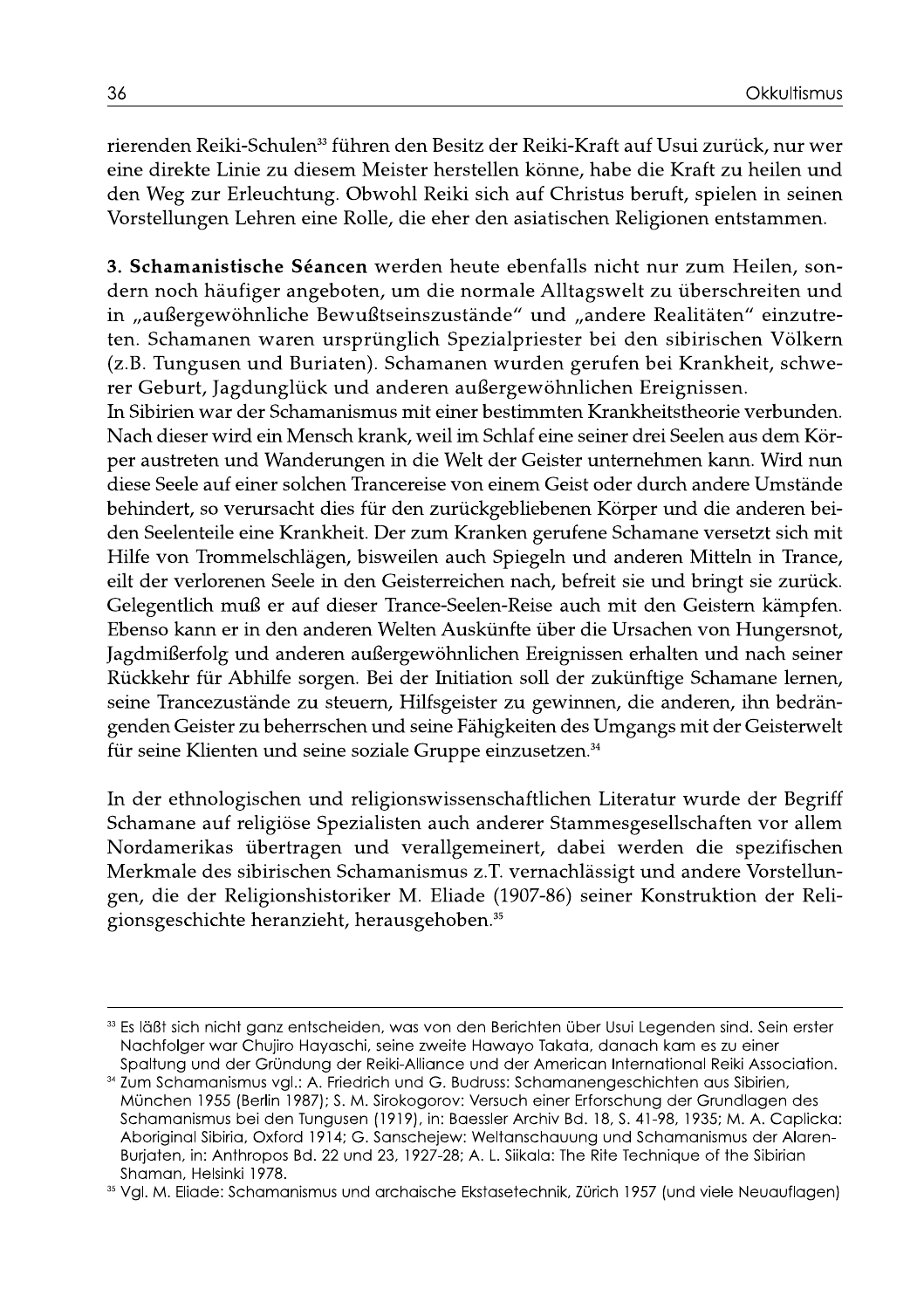füße der Tiere benutzt, um damit über die Erde zu gehen. Neben den Vorderfüßen fehlen oft: Zunge, After, Genitalien.

- Tätowierungen, insbesondere schwarze Panther, Bocksköpfe, Figuren der griechischen Mythologie, ein umgedrehtes Kreuz, eine Spinne (Schwarze Witwe), Totenschädel, übers Kreuz angeordnete Totenknochen, ein Baphomet (ziegenköpfige Männergestalt), eine Schlange oder ein Messer, von dem Blut herabtropft.
- Kerzen in der Umgebung des Opfers.
- · Ritualgegenstände wie Glocken, Gongs, Räucherwerk, Kessel oder Schalen (für Rituale), Altarsteine, ein umgedrehtes Kreuz oder Silber (in irgendeiner Art oder Form, denn silberne Farbe werde von den Satanisten, als Gegensatz zum "christlichen Gold" bevorzugt).
- Gebeine: "Es besteht die Vorstellung bei Okkultisten, daß in den größeren Knochenpartien die Seele bzw. der Spirit des Toten verbleibe". Aus diesem Grunde, wegen dem damit verbundenen Kräftezuwachs, käme es zu Grabschändungen und Urnendiebstählen.
- Kräuter, darunter auch Haschisch oder den als "Elfenstuhl" bekannten Pilz (psilocyle mushroom), Fliegenpilz oder auch frischer Muskat können auf Rituale hinweisen.
- Stichwunden, vor allem Messerschnitte am Unterarm.<sup>55</sup>

## 5.7 Ritueller Mißbrauch

Immer wieder gibt es in den Gesprächen und Beratungen Hinweise, daß satanistische Gruppierungen, Orden, Logen und Kirchen in Ritualen und Praktiken Mißbräuche an Menschen begehen. Wie sind solch schwerwiegenden Aussagen einzuschätzen? Als erste und wichtige Voraussetzung für die Verarbeitung dieser Informationen ist eine klare Analyse vonnöten. Was ist möglich? Was kann nicht stimmen? Wo ist die Geschichte in sich nicht konsistent? Welche Voraussetzungen sind für den rituellen Mißbrauch von Bedeutung?

"Ritueller Mißbrauch ist schwerer sexueller, physischer und emotionaler Mißbrauch, der sich in einem Kontext ereignet, verbunden mit Symbolen oder Tätigkeiten, die den Anschein von Religiosität, Magie oder übernatürlichen Bedeutungen haben. Diese Tätigkeiten werden über längere Zeit wiederholt, um die Kinder in Angst zu versetzen, sie gewaltsam einzuschüchtern und um sie zu verwirren."56

Nach dieser Definition von rituellem Mißbrauch lassen sich drei unterschiedliche Ausprägungen differenzieren:

<sup>&</sup>lt;sup>55</sup> Zitiert bei Fr.-Wilh, Haack, a.a.O.

<sup>&</sup>lt;sup>56</sup> Zitiert nach David Finkelhor, "Nursey Crimes-Sexual Abuse in Day Care" in Ingolf Christiansen, Thorsten Becker, Patrick Felsner, "Satanismus und Ritueller Mißbrauch - Aktuelle Entwicklungen und Konsequenzen für die Jugendhilfe", Hamburg 1996.